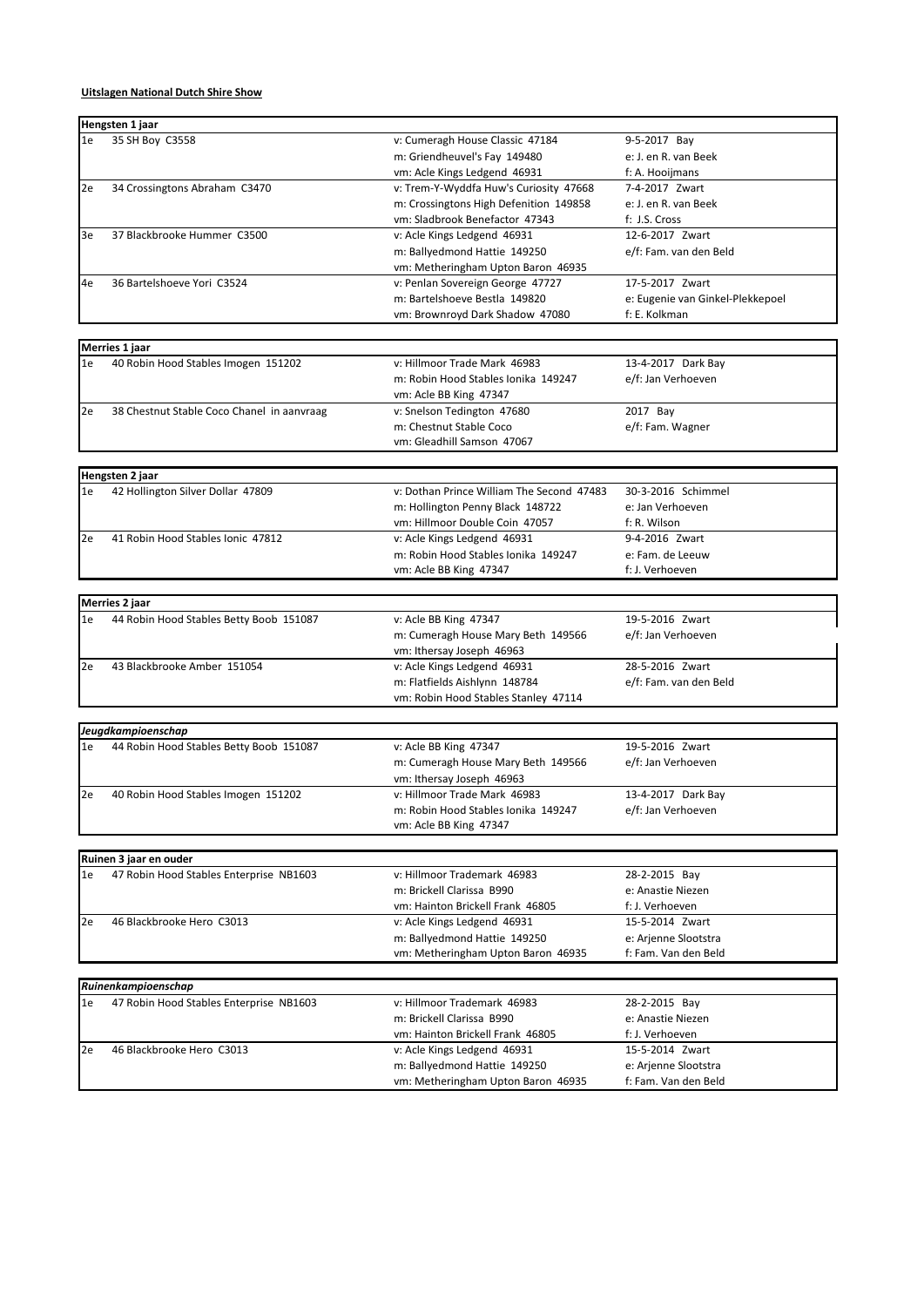|    | <b>Hengstveulens</b>                           |                                                                                                      |                                                               |
|----|------------------------------------------------|------------------------------------------------------------------------------------------------------|---------------------------------------------------------------|
| 1e | 49 Leckebusch Barnaby in aanvraag              | v: Penrhos Brave Heart 47110<br>m: Isles Field Dream 150403<br>vm: Metheringham Upton Hamlet 47493   | 24-3-2018 Schimmel<br>e/f: Rudolf und Heike Uebelgünn         |
|    | <b>Merrieveulens</b>                           |                                                                                                      |                                                               |
| 1e | 50 Robin Hood Stables merrieveulen in aanvraag | v: Acle BB King 47347<br>m: Robin Hood Stables Alisson 150098<br>vm: Hillmoor Trade Mark 46983       | 3-4-2018 Zwart<br>e/f: Jan Verhoeven                          |
|    | Veulenskampioenschap                           |                                                                                                      |                                                               |
| 1e | 50 Robin Hood Stables merrieveulen in aanvraag | v: Acle BB King 47347                                                                                | 3-4-2018 Zwart                                                |
|    |                                                | m: Robin Hood Stables Alisson 150098<br>vm: Hillmoor Trade Mark 46983                                | e/f: Jan Verhoeven                                            |
| 2e | 49 Leckebusch Barnaby in aanvraag              | v: Penrhos Brave Heart 47110<br>m: Isles Field Dream 150403<br>vm: Metheringham Upton Hamlet 47493   | 24-3-2018 Schimmel<br>e/f: Rudolf und Heike Uebelgünn         |
|    | Merries met veulen aan de voet                 |                                                                                                      |                                                               |
| 1e | 51 Isles Field Dream 150403                    | v: Metheringham Upton Hamlet 47493<br>m: Isles Field Bridy 146542<br>vm: Bodernog Baron 46413        | 5-4-2013 Bay<br>e: Rudolf und Heike Uebelgünn<br>f: J. McHugh |
| 2e | 52 Robin Hood Stables Alisson 150098           | v: Hillmoor Trade Mark 46903<br>m: Rushall Lady Alice 145725<br>vm: Snelson Magnus 46548             | 25-2-2012 Dark Bay<br>e/f: Jan Verhoeven                      |
|    | Merries 3 jaar                                 |                                                                                                      |                                                               |
| 1e | 53 Royal Creeks Princess 150882                | v: Grovemere Storm 47546<br>m: Robin Hoods Stable Alice 147834<br>vm: Acle King Legend 46931         | 24-5-2015 Zwart<br>e: J. Mekelenkamp<br>f: J. van Beek        |
| 2e | 54 Obelix Stables Lady Amy 150905              | v: Hilmoor Trademark 46983<br>m: Arclid Adelaide 148421<br>vm: Hilmoor Prince Charles 46107          | 15-4-2015 Dark Bay<br>e/f: Obelix Stables BV                  |
|    | Merries 4 jaar en ouder                        |                                                                                                      |                                                               |
| 1e | 55 Robin Hood Stables Iconia 150575            | v: Robin Hood Stables Atilla 47520<br>m: Robin Hood Stables Ionika 149247<br>vm: Acle BB King 47347  | 16-4-2014 Zwart<br>e/f: Jan Verhoeven                         |
| 2e | 56 Winestead Georgie Girl 147955               | v: Antaris Cosmic Dancer 47012<br>m: Liversedge Zoë 145693<br>vm: Ithersay Courage 46189             | 21-4-2004 Zwart<br>e: R. & M. Verbruggen<br>f: B. Winn        |
| 3e | 59 Royal Creeks Lady May 150756                | v: Grovemere Storm 47546<br>m: Robin Hood Stables Alice 147834<br>vm: Acle Kings Ledgend 46831       | 2-5-2014 Zwart<br>e/f: Jerry en Roy van Beek                  |
| 4e | 60 Foxoaks Fashion 148373                      | v: Antaris Cosmic Dancer 47012<br>m: Foxoaks Bounce 143696<br>vm: Saredon Emperor 45722              | 1-3-2006 Zwart<br>e: Therese Andersson<br>f: D. Warner        |
| 5e | 61 Drayhorse Cinderella 149359                 | v: Ddrydwy Drayhorse Ace of Spades 47084<br>m: Leverton Sarah 147675<br>vm: Nottage Trump Card 46252 | 1-7-2009 Zwart<br>e: Therese Andersson<br>f: N. Stevens       |
| 6e | 57 Green Oakes Nancy (May) 151140              | v: Frettholt's Joseph 46877<br>m: Riverland Tanneke 151005<br>vm: Bosley Minns Del Boy 46908         | 20-5-2010 Zwart<br>e: Gebroeders Groen<br>f: A. den Biemans   |
|    | <b>Kampioenschap merries</b>                   |                                                                                                      |                                                               |
| 1e | 55 Robin Hood Stables Iconia 150575            | v: Robin Hood Stables Atilla 47520<br>m: Robin Hood Stables Ionika 149247<br>vm: Acle BB King 47347  | 16-4-2014 Zwart<br>e/f: Jan Verhoeven                         |
| 1e | 51 Isles Field Dream 150403                    | v: Metheringham Upton Hamlet 47493                                                                   | 5-4-2013 Bay                                                  |

m: Isles Field Bridy 146542<br>wm: Bodernog Baron 46413

e: Rudolf und Heike Uebelgünn<br>f: J. McHugh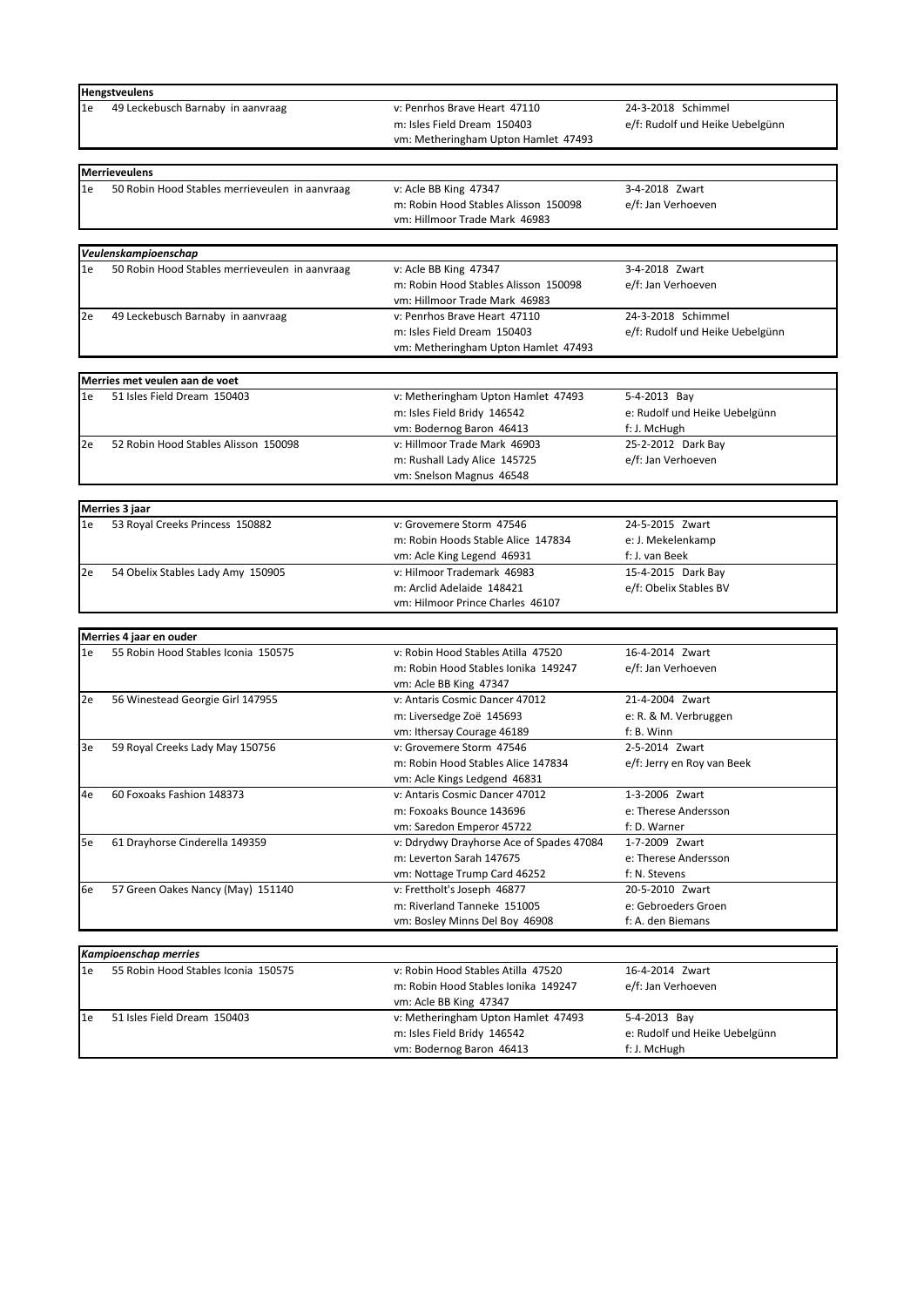|    | Hengsten 3 jaar                                     |                                                                                                                 |                                                        |
|----|-----------------------------------------------------|-----------------------------------------------------------------------------------------------------------------|--------------------------------------------------------|
| 1e | 62 Obelix Stables Mister Dawn 47810                 | v: Farleyshire Danny-Lad 47337<br>m: Mountbarrow Anna 149111<br>vm: Arclid Frank Bull 47032                     | 7-7-2015 Zwart<br>e/f: Obelix Stables BV               |
|    |                                                     |                                                                                                                 |                                                        |
|    | Hengsten 4 jaar en ouder                            |                                                                                                                 |                                                        |
| 1e | 63 Crossingtons Isaac 47701                         | v: Metheringham Upton Hamlet 47493<br>m: Westfield Lucky Charm 148069<br>vm: Leverton Oscar 46865               | 31-3-2014 Bay<br>e: Torsten Timm<br>f: J.S. Cross      |
| 2e | 64 Snelson Teddington 47680                         | v: Moorfield Ted 47016<br>m: Hainton Quest 149287<br>vm: Wheatland King 47047                                   | 18-1-2013 Dark Bay<br>e: R. Wagner<br>f: J. Williamson |
| 3e | 65 Blackbrooke Hannibal 47726                       | v: Acle Kings Ledgend 46931<br>m: Ballyedmond Hillary 148670<br>vm: Metheringham Upton Baron 46935              | 28-4-2014 Zwart<br>e/f: Fam. van den Beld              |
|    | Hengstenkampioenschap                               |                                                                                                                 |                                                        |
| 1e | 63 Crossingtons Isaac 47701                         | v: Metheringham Upton Hamlet 47493<br>m: Westfield Lucky Charm 148069<br>vm: Leverton Oscar 46865               | 31-3-2014 Bay<br>e: Torsten Timm<br>f: J.S. Cross      |
| 2e | 64 Snelson Teddington 47680                         | v: Moorfield Ted 47016<br>m: Hainton Quest 149287<br>vm: Wheatland King 47047                                   | 18-1-2013 Dark Bay<br>e: R. Wagner<br>f: J. Williamson |
|    | Dagkampioenschap                                    |                                                                                                                 |                                                        |
| 1e | 55 Robin Hood Stables Iconia 150575                 | v: Robin Hood Stables Atilla 47520<br>m: Robin Hood Stables Jonika 149247<br>vm: Acle BB King 47347             | 16-4-2014 Zwart<br>e/f: Jan Verhoeven                  |
| 2e | 44 Robin Hood Stables Betty Boob 151087             | v: Acle BB King 47347<br>m: Cumeragh House Mary Beth 149566<br>vm: Ithersay Joseph 46963                        | 19-5-2016 Zwart<br>e/f: Jan Verhoeven                  |
|    | <b>Silverspoon Merries</b>                          |                                                                                                                 |                                                        |
|    | 44 Robin Hood Stables Betty Boob 151087             | v: Acle BB King 47347<br>m: Cumeragh House Mary Beth 149566<br>vm: Ithersay Joseph 46963                        | 19-5-2016 Zwart<br>e/f: Jan Verhoeven                  |
|    |                                                     |                                                                                                                 |                                                        |
|    | Silverspoon hengsten<br>64 Snelson Teddington 47680 | v: Moorfield Ted 47016<br>m: Hainton Quest 149287<br>vm: Wheatland King 47047                                   | 18-1-2013 Dark Bay<br>e: R. Wagner<br>f: J. Williamson |
|    | <b>Best Shod</b>                                    |                                                                                                                 |                                                        |
|    | 38 Chestnut Stable Coco Chanel in aanvraag          | v: Snelson Tedington 47680<br>m: Chestnut Stable Coco<br>vm: Gleadhill Samson 47067                             | 2017 Bay<br>e/f: Fam. Wagner                           |
|    | <b>Best Nederlands gefokte Shire</b>                |                                                                                                                 |                                                        |
|    | 55 Robin Hood Stables Iconia 150575                 | v: Robin Hood Stables Atilla 47520<br>m: Robin Hood Stables Ionika 149247<br>vm: Acle BB King 47347             | 16-4-2014 Zwart<br>e/f: Jan Verhoeven                  |
|    | Schoonste geheel                                    |                                                                                                                 |                                                        |
|    | 42 Hollington Silver Dollar 47809                   | v: Dothan Prince William The Second 47483<br>m: Hollington Penny Black 148722<br>vm: Hillmoor Double Coin 47057 | 30-3-2016 Schimmel<br>e: Jan Verhoeven<br>f: R. Wilson |
|    | <b>Mooiste behang</b>                               |                                                                                                                 |                                                        |
|    | 56 Winestead Georgie Girl 147955                    | v: Antaris Cosmic Dancer 47012<br>m: Liversedge Zoë 145693<br>vm: Ithersay Courage 46189                        | 21-4-2004 Zwart<br>e: R. & M. Verbruggen<br>f: B. Winn |